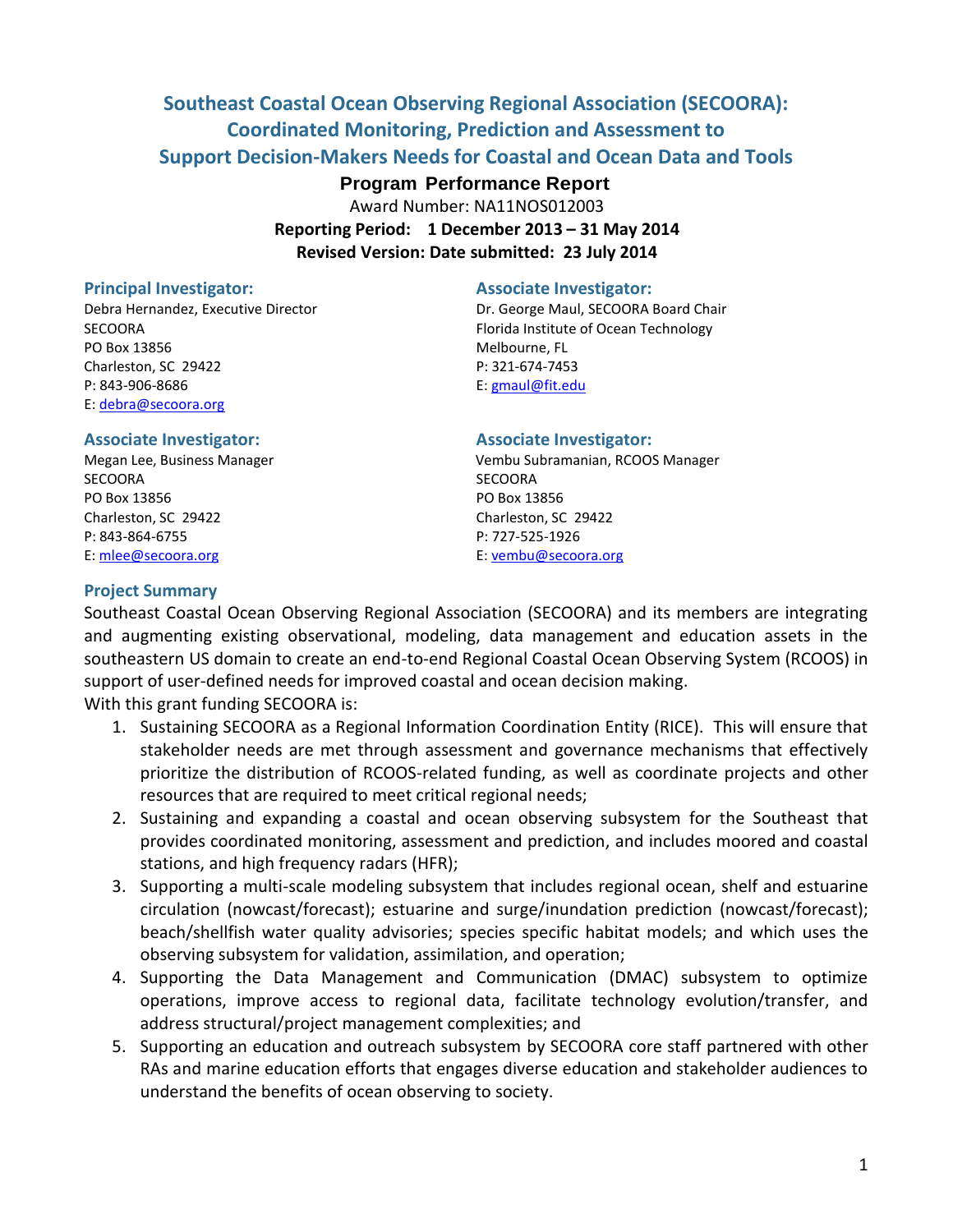# **Progress and Accomplishments**

# **SECOORA Project Contractual Subawards Update**

The administration of the NOAA Year 3 (FY13) award and subawards are being continued by SECOORA. For the Year 3 award, SECOORA issued no cost extensions to seven subawardees during this reporting period as they were behind schedule in expending their funds. We kicked-off the following RCOOS integration projects in this reporting period: (1) waves estimation from High-Frequency Radars; (2) development of an on-line model skill assessment tool, and (3) development of new data products. Reviews of the multi-scale multi-resolution modeling subsystem (goal 4) projects for continued funding in Year 4 were performed. An amendment was added to the subaward to University of Georgia on maintenance of NOAA's Ocean Acidification Gray's Reef National Marine Sanctuary buoy. We received notice of the NOAA Year 4 (FY14) award during this reporting period. After the contractual review and account establishment for the Year 4 award, we will be submitting our Year 4 descope proposal to NOAA and issuing year 4 subawards on or before August 15, 2014. Specific details regarding progress made on goals and objectives in each subsystem projects are detailed in the following sections.

# **Goal 1: Sustain SECOORA as a Regional Information Coordination Entity (RICE)**

**Milestones:** The following provides updates for this goal. Additional details are described in the table that follows.

- **A. Provide timely grant reports to NOAA:** Ongoing.
- **B. Hold Board Meeting Fall 2013 and Annual Meeting 2014:** Held Dec. 4-5, 2013 Board meeting and Annual meeting (RCOOS PIs, stakeholders, members and Board) May 13-15, 2014.
- **C. Publish e-newsletters and other outreach material:** Compiled and distributed relevant news via facebook, twitter, e-newsletters and emails to members. We continue to post event-based news (extreme events, project updates, red tide, etc.) and outreach materials on the "Latest News" and "SECOORA highlights" sections of our web site.
- **D. Coordinate with neighboring RAs:** We continue to work closely with the neighboring Regional Associations and state and federal government agencies to ensure that messages, products, and projects are coordinated, and resources are leveraged.
- **E. SECOORA Web site updates focused on data portal expansion, and PI project news:** Ongoing.
- **F. Work with IOOS Association and U.S. IOOS Program Office to effectively respond to NOAA and other National level requirements:** Debra Hernandez, Vembu Subramanian and Megan Lee attended the monthly IOOS Association calls. Debra Hernandez and George Maul attended the IOOS Spring meeting (March 4-6, 2014). Megan Lee and Abbey Wakely attended the IOOS/IOOS Association Education and Outreach calls. Vembu Subramanian attended the monthly IOOS RA DMAC calls. Dave Easter, our regional POC, periodically attended SECOORA staff calls to insure effective coordination and updates on SECOORA projects and activities. SECOORA staff continues to coordinate input on RA certification, QARTOD manuals, the glider strategy, animal telemetry network and the modeling strategy; and submitted comments as appropriate to the IOOS program office.
- **G. Refine and maintain RCOOS Conceptual Operations Plan:** No action to report.
- **H. Support local, regional and national collaboration:** SECOORA staff and PIs regularly collaborate through co-sponsored meetings, participation in working groups and committees, and through coordination with regional and national colleagues. Some meetings and coordination activities of note include:
	- a. GCOOS-RA Annual Meeting March 17, 2014;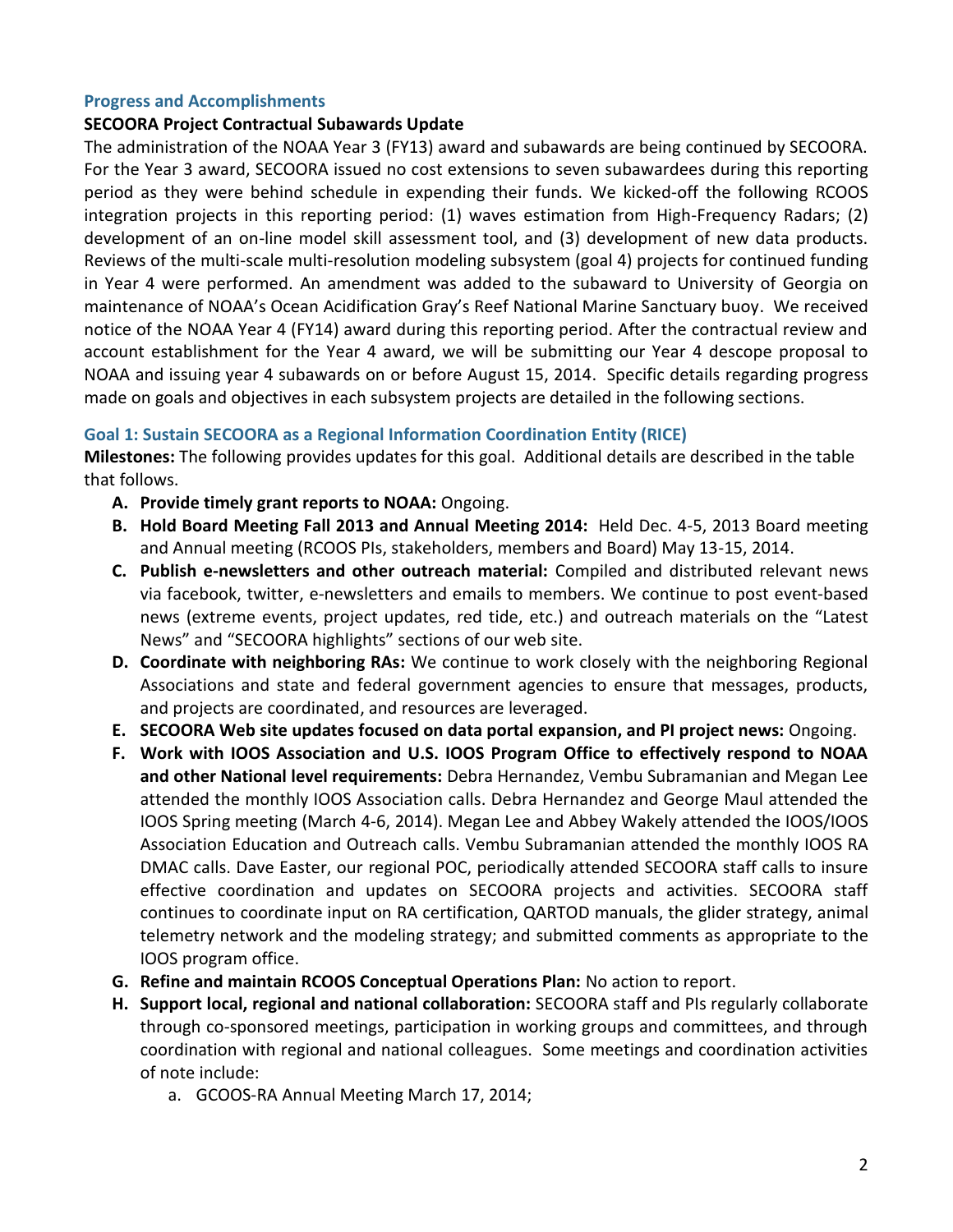- b. Integrated Tracking of Aquatic Animals in the Gulf of Mexico (iTAG) workshop May 29- 30, 2014, St. Petersburg, FL - Co-sponsored with GCOOS-RA;
- c. International Radiowave Oceanography Workshop May 12-14, 2014, Savannah, GA Cosponsored with CODAR and Helzel;
- d. NOAA's Ecological Forecasting Road Map SE regional webinar (Feb. 21) and Annual Meeting (Apr. 2-3);
- e. IOOS Modeling Strategy;
- f. SECOORA Fisheries Habitat Modeling South Carolina Department of Natural Resources (SCDNR) and South Atlantic Fisheries Management Council (SAFMC);
- g. IOOS Vocabulary efforts and Catalog efforts SECOORA, IOOS and all other RAs;
- h. SECOORA in-situ data archival efforts National Oceanographic Data Center;
- i. IOOS Association and congressional outreach efforts;
- j. Navy Hurricane Exercise, Fleet Weather Center Norfolk Ops (HURREX (May 5-15) input coordination with MARACOOS, Weatherflow and other SECOORA members;
- k. HF Radar Steering team,
- l. Modeling Strategy
- m. Glider Strategy;
- n. GSAA Data Portal and Meetings;
- o. Weather Ready Nation (WRN) Ambassador; and
- p. Beach swimming advisory SECOORA, GCOOS-RA, Florida Department of Health, South Carolina Department of Health & Environmental Control (SCDHEC) and NERACOOS.
- **I. Evaluate mechanisms to track operational statistics, product usage, and outcome measures and metrics:** We continue to use Google Analytics to track our data and products access via our web site. We started utilizing the National Data Buoy Center (NDBC) Quarterly Partner Statistics [\(http://www.ndbc.noaa.gov/partnerstats/\)](http://www.ndbc.noaa.gov/partnerstats/) report, which shows the number of hits and data requests on each monitoring station supported by SECOORA. In 2013, the SECOORA funded insitu coastal and buoy stations had 1.7 million web page views and data requests on NDBC web site. Marine Weather Portal web pages, a product that was integrated into SECOORA web site in early 2012 continue to redirect visitors to SECOORA data portal and web site. Since January 1 2014 to May 31 2014, we saw a 2% increase in subscription to our newsletter, from 632 to 646, Facebook "likes" have grown 80% (from 59 to 106) and Twitter "followers" have grown 86% (57 to 106). During the reporting period SECOORA shared approximately 124 Facebook posts and 135 Twitter "tweets", referring a combined 68 sessions to SECOORA website. Our HF Radar operators use the National HF Radar site for reporting the priority radar site uptime statistics. We will continue to work with our in-situ observations data providers to refine and standardize the performance statistics of our in-situ observing stations.

| <b>SECOORA Activities</b> |                                                                                                       |           | <b>Progress</b>                                                                                                                                                                                                                     |
|---------------------------|-------------------------------------------------------------------------------------------------------|-----------|-------------------------------------------------------------------------------------------------------------------------------------------------------------------------------------------------------------------------------------|
| I۰                        | Ensure continued and efficient<br>Governance, Management and<br>Operations of the RA.                 | $\bullet$ | <b>Staff fiscal activities:</b><br>Provided fiscal and overall project management for Year 2, 3 and 4 awards, and<br>continued to manage primary partner institutions subawards.                                                    |
| I۰                        | Provide forums, i.e. workshops,<br>meetings, that enable<br>stakeholder assessment and<br>engagement. |           | Held bi-monthly administration meetings to ensure efficient and effective fiscal<br>operations.<br>A part-time Bookkeeper (Chiaki Kight) and Business Manager (Megan Lee)<br>managed the contracts and financials for these awards. |
| l e                       | Coordinate with the Governor's                                                                        |           | SECOORA staff held a staff retreat at Charleston, Feb. 4 -5, 2014.                                                                                                                                                                  |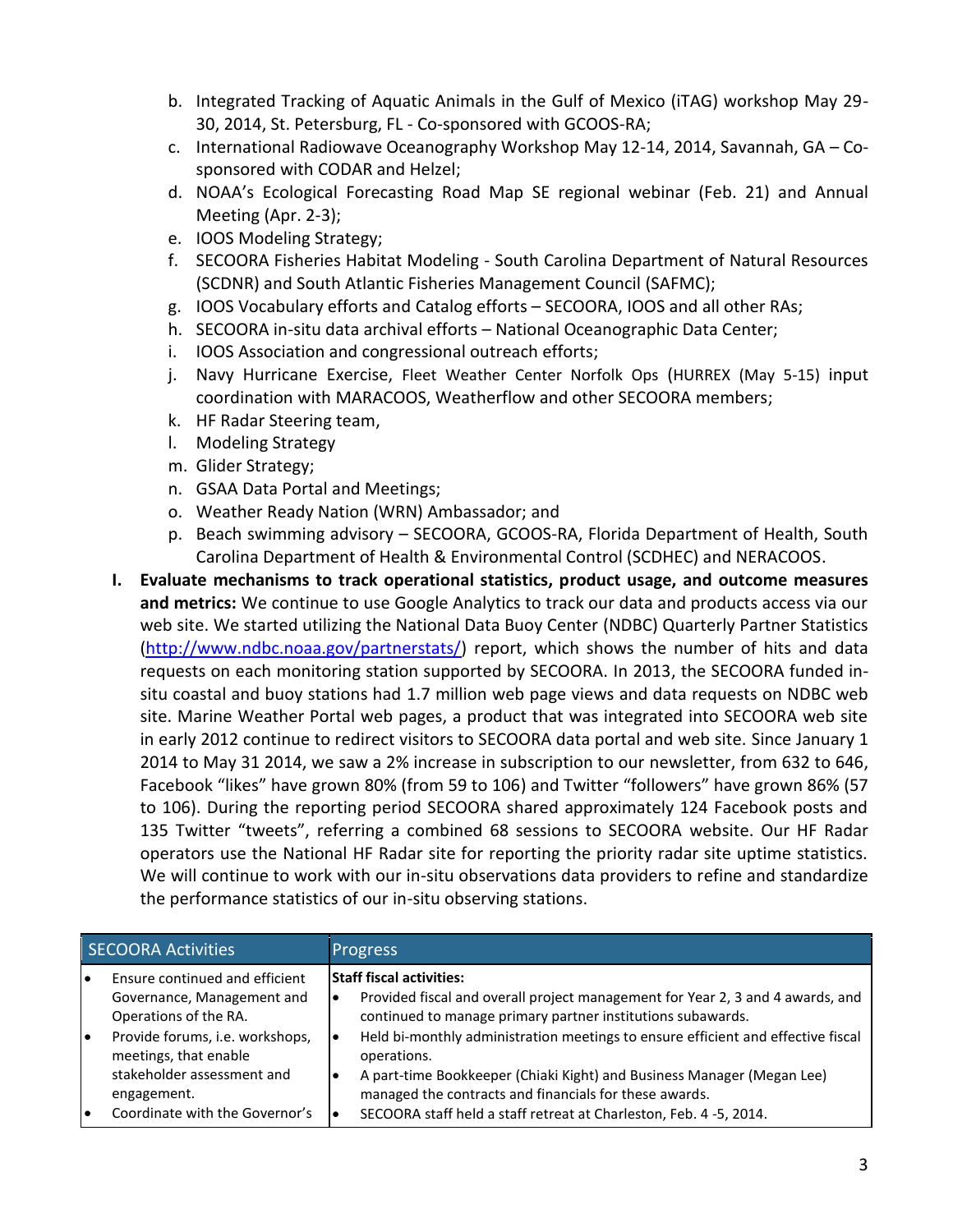|           | <b>SECOORA Activities</b>                                                                    | Progress                                                                                                                                                                                                                                                                                                                                                                                |
|-----------|----------------------------------------------------------------------------------------------|-----------------------------------------------------------------------------------------------------------------------------------------------------------------------------------------------------------------------------------------------------------------------------------------------------------------------------------------------------------------------------------------|
| $\bullet$ | South Atlantic Alliance (GSAA).<br>Ensure SECOORA plans and gaps<br>analysis align with IOOS | $\bullet$<br>Preparations are underway for FY14 SECOORA A-133 audit.<br><b>SECOORA Board and PI Coordination</b><br>$\bullet$                                                                                                                                                                                                                                                           |
| $\bullet$ | Association and IOOS office<br>guidance and/or requirements.<br>Refine and maintain RCOOS    | Continued to hold monthly conference calls with RCOOS PIs to ensure in-reach,<br>coordination and collaboration within each RCOOS subcomponent and among<br>PIs. Also held DMAC activities prioritization and coordination meetings and calls.<br>Executive Committee continued to meet monthly. The Finance and Audit<br>$\bullet$                                                     |
| $\bullet$ | Conceptual Operations Plan.<br>Develop materials for RA<br>Certification (No Activity).      | Committee met every quarter.<br>Held Fall Board meeting (Dec. 4-5, 2013 - Charleston, SC), SECOORA data<br>$\bullet$<br>management and Product development contractor meeting (Feb 3, 2014), and<br>SECOORA Annual Members, Board and PIs meetings (May 13-15, 2014 -<br>Savannah, GA). Presentations and 2014 annual meeting materials can be<br>accessed via <b>SECOORA</b> web site. |
|           |                                                                                              | <b>External Coordination Activities:</b>                                                                                                                                                                                                                                                                                                                                                |
|           |                                                                                              | Attended GSAA Issue Area Technical Team Meeting in Savannah (Feb. 24 -26,<br>$\bullet$<br>2014) and coordinated SECOORA/GSAA Regional Information Management<br>System team participation.                                                                                                                                                                                              |
|           |                                                                                              | Debra continued to participate on monthly "Partner Arm" calls of the GSAA.<br>٠                                                                                                                                                                                                                                                                                                         |
|           |                                                                                              | Participated in monthly IOOS Association and IOOS conference calls, including<br>$\bullet$<br>Debra's participation on the IOOS Association Executive Committee.                                                                                                                                                                                                                        |
|           |                                                                                              | Debra and George Maul attended the IOOS Association Spring Meeting held in<br>$\bullet$<br>Washington D.C. (March 2014).                                                                                                                                                                                                                                                                |
|           |                                                                                              | SECOORA co-hosted an Ecological Forecasting in the SE webinar with NOAA's                                                                                                                                                                                                                                                                                                               |
|           |                                                                                              | Ecological Forecasting Roadmap team on Feb. 21, 2014. Debra attended the                                                                                                                                                                                                                                                                                                                |
|           |                                                                                              | NOAA's Ecological Forecasting meeting in Washington D.C (April 2 -3, 2014).                                                                                                                                                                                                                                                                                                             |
|           |                                                                                              | Debra, Vembu, Steve Woll (Weatherflow), SECOORA PIs together with<br>MARACOOS held conference calls and meetings with U.S. Navy Fleet weather<br>center Norfolk, VA Operations Center on providing data and model products for<br>their May 2014 HURRicane EXercise (HURREX).                                                                                                           |
|           |                                                                                              | Debra attended the National Integrated Drought Information System USGS<br>$\bullet$<br>Realtime Salinity Drought Index Workshop held at the NOAA Center for Coastal<br>Environmental Health and Biomolecular Research on January 7, 2014.                                                                                                                                               |
|           |                                                                                              | Debra and Megan attended the SC Offshore Wind Regulatory task force meeting<br>$\bullet$<br>in Charleston on Feb. 27.                                                                                                                                                                                                                                                                   |
|           |                                                                                              | Debra traveled to NC (March 17-19, 2014) to meet with SECOORA members<br>$\bullet$<br>and potential new members.                                                                                                                                                                                                                                                                        |
|           |                                                                                              | Debra attended the Carolinas Climate Resilience conference in Charlotte, NC on<br>$\bullet$<br>April 28-29, 2014.                                                                                                                                                                                                                                                                       |
|           |                                                                                              | Vembu continued to meet with National Weather Service, Tampa office on<br>Marine Weather Portal and attended Weather Ready Nation stakeholders<br>meeting and conference calls.                                                                                                                                                                                                         |
|           |                                                                                              | Vembu attended a SURA Coastal and Environmental Research Committee<br>٠<br>(CERC) Spring 2014 Advance meeting held in St. Petersburg on Feb. 17, 2014.                                                                                                                                                                                                                                  |
|           |                                                                                              | Vembu attended the West Central Florida American Meteorological Society<br>$\bullet$<br>meeting talk on Numerical Modeling at the National Weather Service, Ruskin.                                                                                                                                                                                                                     |
|           |                                                                                              | Vembu attended the Marine Technology Society (MTS) Tech Surge Ocean<br>$\bullet$<br>Sensor meeting (March 31 - April 2, 2014).                                                                                                                                                                                                                                                          |
|           |                                                                                              | Vembu attended the GCOOS-RA Annual meeting (March 17, 2014).<br>$\bullet$                                                                                                                                                                                                                                                                                                               |
|           |                                                                                              | SECOORA and GCOOS-RA co-sponsored Integrated Tracking of Aquatic Animals<br>$\bullet$                                                                                                                                                                                                                                                                                                   |
|           |                                                                                              | in the Gulf of Mexico (iTAG) workshop May 29-30, 2014- St. Petersburg, FL.                                                                                                                                                                                                                                                                                                              |
|           |                                                                                              | <b>Efforts to Leverage IOOS Funding:</b>                                                                                                                                                                                                                                                                                                                                                |
|           |                                                                                              | Continued partnership with GSAA, and launched the Regional Information<br>$\bullet$<br>Management System portal for the GSAA.                                                                                                                                                                                                                                                           |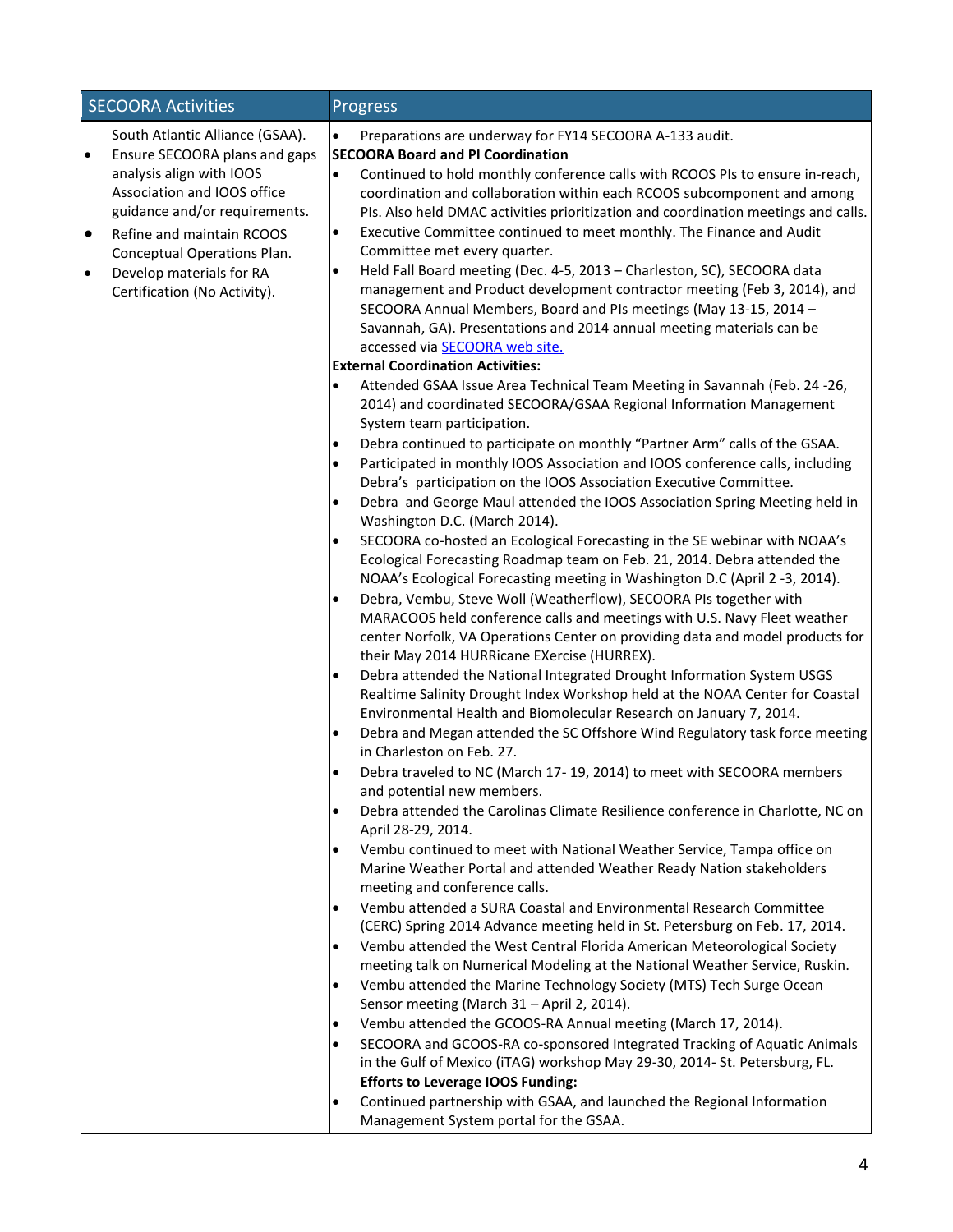| <b>SECOORA Activities</b> | <b>Progress</b>                                                                                                                          |
|---------------------------|------------------------------------------------------------------------------------------------------------------------------------------|
|                           | The PIs that receive SECOORA subawards also leverage either their institutional<br>funds or external grants to carry out their projects. |

# **Goal 2: Sustain an Observing Subsystem for the SE**

**Milestones:** The following provides updates for this goal. Additional details are included in the table that follows.

- **A. Operate and maintain moored and coastal stations:** COMPS and Carolina RCOOS assets are maintained.
- **B. Report moored and coastal stations data to secoora.org and NDBC:** Ongoing.
- **C. Operate and Maintain Priority Radars**
	- i. **Hourly surface current maps from the various subregions via individual and SECOORA web sites**: Ongoing.
	- ii. **Estimates of significant wave heights from the HF radar data:** Estimates of significant wave heights from the HF Radar data are carried out on an experimental basis by WERA HF Radar operators [\(USF,](http://ocgweb.marine.usf.edu/hfradar/wera_wave_map.html) [UM,](http://iwave.rsmas.miami.edu/wera/info.php) [SKIO,](http://www.skio.usg.edu/?p=research/phy/sabsoon/wera/wera) [USC\)](http://www.geol.sc.edu/gvoulgar/WERA_link.html) within the region.
	- iii. **Develop/report performance metrics of CODARs and WERAs throughout the SE including accuracy estimates of the surface currents:** HF Radar operators in our region use the National HFR site to report the site performance metrics. The work on accuracy estimates of the surface currents is being continued.
	- iv. **Provide the radial currents to the National Servers (SIO/Rutgers) for the National HF radar network:** Ongoing.
- **D. Maintain the sensors on Gray's Reef National Marine Sanctuary (GRNMS) Buoy 41008:** Ongoing. An amendment was added to the University of Georgia subaward. Wei-Jun Cai, University of Delaware is funded to perform the collection of underway pCO<sub>2</sub> data and bulk water samples for analyses during the spring and summer 2014 cruises at the Gray's Reef mooring site.
- **E. HF Radar Waves Project:** Nick Shay, University of Miami is funded to carry out the estimation of waves from high frequency radars.

| Objective 2.1: Sustain Moored and Coastal Stations                      |                                                                                                                                                                                                                                                                                                                                                                                                                                                                                                                                                                  |  |
|-------------------------------------------------------------------------|------------------------------------------------------------------------------------------------------------------------------------------------------------------------------------------------------------------------------------------------------------------------------------------------------------------------------------------------------------------------------------------------------------------------------------------------------------------------------------------------------------------------------------------------------------------|--|
| <b>Institution/Activities</b>                                           | <b>Progress</b>                                                                                                                                                                                                                                                                                                                                                                                                                                                                                                                                                  |  |
| University of South Florida (Weisberg)<br><b>Support COMPS moorings</b> | Support is continued for 3 surface moorings (C10, C12 and C13), 2 subsurface<br>moorings (C11 and C15) and one offshore tower. USF has deployed new data<br>loggers at C10 and C13 moorings, which should lead to much improved data<br>returns from moorings. Data acquired from the moorings are sent to SECOORA and<br>NDBC. USF technical personnel demonstrated the implementation of Quality<br>Control tests outlined in the IOOS Manual for Real-Time Quality Control of In-Situ<br>Current Measurements for buoys on at the May 2014 IOOS DMAC Webinar. |  |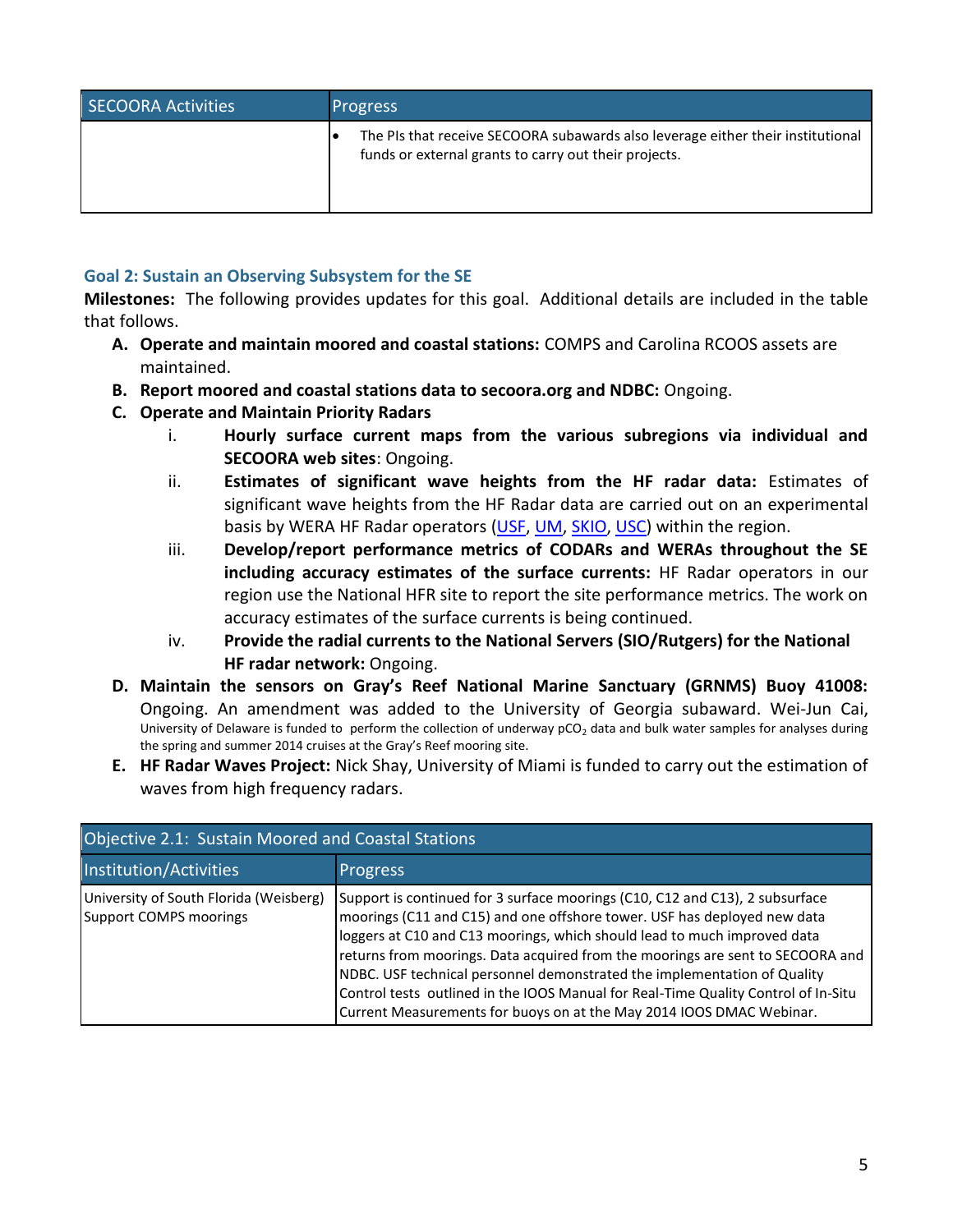| University of South Florida (Luther)<br>Support in-shore tidal meteorological<br>stations                                           | Support is continued for USF COMPS Coastal Stations. Data acquired from the<br>stations are sent to SECOORA and NDBC. Periodic station repair, maintenance visits<br>to stations and tidal well surveys are continued. Work is being carried out to<br>consolidate Egmont Key and Anna Maria stations into a single station. In March<br>2014, USF together with YSI installed a new generation water quality sensor at<br>Clam Bayou station. This site will become a part of the already existing COMPS<br>coastal station funded by SECOORA. In Year 4 it is expected that USF will maintain 7<br>coastal stations (Shell Point, Aripeka, Fred Howard Park, Big Carlos Pass, Clam<br>Bayou and the consolidated Egmont/Anna Maria site). |
|-------------------------------------------------------------------------------------------------------------------------------------|---------------------------------------------------------------------------------------------------------------------------------------------------------------------------------------------------------------------------------------------------------------------------------------------------------------------------------------------------------------------------------------------------------------------------------------------------------------------------------------------------------------------------------------------------------------------------------------------------------------------------------------------------------------------------------------------------------------------------------------------|
| University of North Carolina -<br>Wilmington (Leonard)<br>Support Carolina RCOOS network                                            | University of North Carolina Wilmington (UNCW) continued to operate and<br>maintain 7 nearshore real-time moorings and 1 coastal pier station. Periodic buoy<br>turnarounds and station maintenance are continued. The currents data from OCP1<br>(Ocean Crest Pier station) and LEJ3 (nearshore mooring) are not being collected<br>due to instrument issues. LEJ3 is the NDBC buoy which the Carolinas RCOOS<br>deployed in 2005 and NDBC does not anticipate repairing the ADCP system. All data<br>collected are provided to SECOORA and NDBC and made available via Global<br>Telecommunication System (GTS).                                                                                                                          |
| Objective 2.2: Maintain High Frequency Radar Operations                                                                             |                                                                                                                                                                                                                                                                                                                                                                                                                                                                                                                                                                                                                                                                                                                                             |
| Institution/Activities                                                                                                              | Progress                                                                                                                                                                                                                                                                                                                                                                                                                                                                                                                                                                                                                                                                                                                                    |
| HF Radar data delivery from all<br><b>SECOORA priority stations</b>                                                                 | The data from all radars are being continuously provided to SECOORA and the US<br>National HFR Network in near real-time.                                                                                                                                                                                                                                                                                                                                                                                                                                                                                                                                                                                                                   |
| University of South FL (Weisberg)<br>Support four CODAR stations on the<br>West Florida Shelf                                       | USF currently operates, maintains and delivers data from three CODAR priority<br>radar sites (Naples, Venice and Reddington Shores). Acquisition of CODAR<br>equipment for installing the fourth site is in progress. USF maintains the 2 co-<br>located WERA stations and assessment of CODAR and WERA HF Radars in mapping<br>currents were performed. Operational uptime and average range statistics of three<br>priority codar sites for this reporting period: NAPL - 99.7%, 187Km, VENI - 94.1%,<br>171km and RDSR - 99%, 183km.                                                                                                                                                                                                     |
| University of South Carolina (Voulgaris)<br>Support two WERA radar arrays in<br>Long Bay, SC                                        | USC currently maintains, operates and delivers data from 2 priority radar sites (Fort<br>Caswell and Georgetown) covering Long Bay, SC. The sites provide half-hourly<br>surface current maps via the PI's and the SECOORA web sites and estimates of<br>significant waves heights on an experimental basis. Operational uptime and<br>average range statistics of two priority HF Radar sites for this reporting period:<br>CSW - 99.4%, 191km and GTN - 97.3%, 231km.                                                                                                                                                                                                                                                                     |
| Skidaway Institute of Oceanography<br>(SkIO) (Savidge)<br>Support two WERA radar arrays on St.<br>Catherine's and Jekyll Island, GA | SkIO continued to operate 2 WERA HF-radars on St. Catherine's Island and Jekyll<br>Island GA for this reporting period. Estimates of wave and wind parameters are<br>also made, as experimental products. SkIO organized and hosted the 2014<br>International Radiowave Oceanography Workshop in Savannah, GA (May 11-15,<br>2014). Operational uptime and average range statistics of two priority HF Radar<br>sites for this reporting period: CAT - 94%, 194km and JEK - 97.9%, 204km.                                                                                                                                                                                                                                                   |
| University of Miami (Shay)<br>Support three WERA radar arrays at<br>Crandon, Virginia Key and Dania Beach                           | The University of Miami operates WERA HF-radar installations on Key Biscayne<br>(Crandon), Virginia Key and Dania Beach. These radars are estimating significant<br>wave heights for the National Weather Service marine forecast models and provide<br>mean radials at hourly intervals to SECOORA and the US National HF Radar network<br>archive. Re-establishment of cables and connections at Crandon park site is<br>expected to get completed in summer 2014. Discussions are underway with Ocean<br>Reef Club, Key Largo to establish the fourth WERA site at Key Largo, FL. Operational<br>uptime statistics of two operational priority HF Radar sites for this reporting period:<br>STF - 59%, 113km and 87.2%, 106km.           |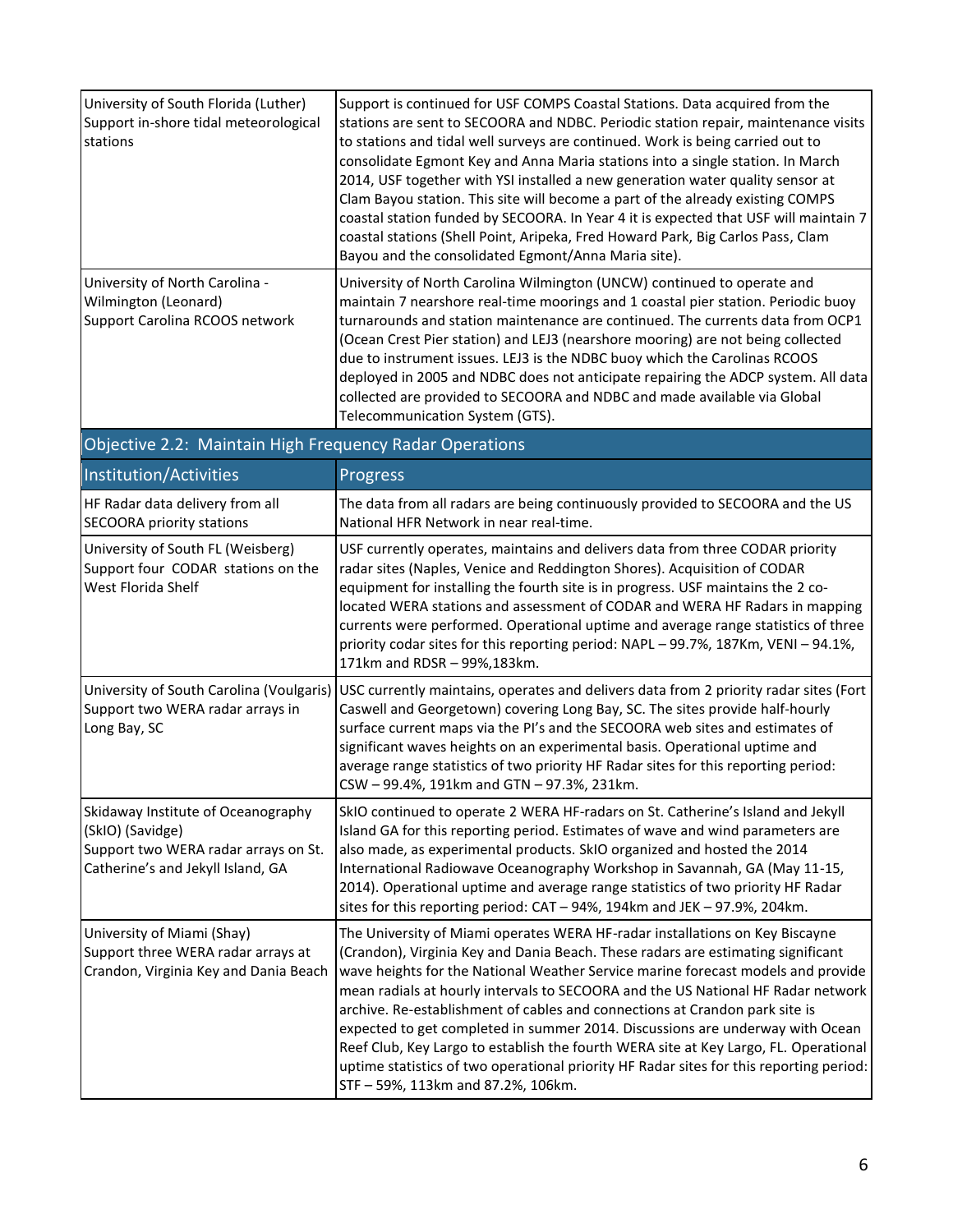| University of NC - Chapel Hill (Seim)<br>Support two CODAR radar arrays on<br>the Outer Banks of NC | The University of North Carolina Chapel Hill operates 2 CODAR-radar installations<br>on the Outer Banks of North Carolina with SECOORA/IOOS funds. With funding<br>from the State of North Carolina, UNC-CH has added another HF Radar CODAR site<br>on Core Banks. The installation of this additional site increases the HF Radar<br>coverage in the Outer Banks. Hourly data from these sites are delivered to<br>SECOORA and the US National HF Radar network archive.  Operational uptime<br>statistics of two priority HF Radar sites for this reporting period: DUCK - 100%, |
|-----------------------------------------------------------------------------------------------------|-------------------------------------------------------------------------------------------------------------------------------------------------------------------------------------------------------------------------------------------------------------------------------------------------------------------------------------------------------------------------------------------------------------------------------------------------------------------------------------------------------------------------------------------------------------------------------------|
|                                                                                                     | 223km and HATY - 99.7%, 188km.                                                                                                                                                                                                                                                                                                                                                                                                                                                                                                                                                      |

|  | Objective 2.5: Maintain the sensors on NOAA Gray's Reef National Marine Sanctuary (GRNMS) buoy |
|--|------------------------------------------------------------------------------------------------|
|--|------------------------------------------------------------------------------------------------|

| Institution/Activities                                                                                                                                                                    | Progress                                                                                                                                                                                                                                                                                                                                                                                                                                                                                                                                                                                                                                                                                                                                                                                                                                                                                                                                                            |
|-------------------------------------------------------------------------------------------------------------------------------------------------------------------------------------------|---------------------------------------------------------------------------------------------------------------------------------------------------------------------------------------------------------------------------------------------------------------------------------------------------------------------------------------------------------------------------------------------------------------------------------------------------------------------------------------------------------------------------------------------------------------------------------------------------------------------------------------------------------------------------------------------------------------------------------------------------------------------------------------------------------------------------------------------------------------------------------------------------------------------------------------------------------------------|
| University of Georgia (Noakes) and<br>University of Delaware (Wei-Jun Cai)<br>Support to NOAA's Ocean Acidification<br>Program NDBC Gray's Reef National<br>Marine Sanctuary (GRNMS) buoy | Support is provided for NOAA's Ocean Acidification Program NDBC Gray's Reef<br>National Marine Sanctuary (GRNMS) buoy (41008) maintained by University of<br>Georgia. An amendment was added to the University of Georgia subaward. Wei-<br>Jun Cai, University of Delaware is funded to perform the collection of underway<br>$pCO2$ data and bulk water samples for analyses during the spring and summer 2014<br>cruises at the Gray's Reef mooring site. Reprogrammed the Seabird and replaced<br>the SAMI-pH sensor on the GRNMS buoy to get the water quality and pH data<br>streaming restored. The analyses of the time series data collected at the site show<br>that Seawater $CO2$ is currently increasing at a rate of 2.7% per year and the<br>atmospheric $CO2$ is currently increasing at a rate of 0.77% per year with an average<br>CO <sub>2</sub> of 391.7ppm. The results were presented at the 2014 Ocean Sciences meeting<br>in Honolulu, HI. |
| Objective 2.6: HF Radar Waves Project                                                                                                                                                     |                                                                                                                                                                                                                                                                                                                                                                                                                                                                                                                                                                                                                                                                                                                                                                                                                                                                                                                                                                     |
| Institution/Activities                                                                                                                                                                    | <b>Progress</b>                                                                                                                                                                                                                                                                                                                                                                                                                                                                                                                                                                                                                                                                                                                                                                                                                                                                                                                                                     |
| University of Miami (Shay)<br>Wave estimates from WERA High<br><b>Frequency Radars</b>                                                                                                    | The objective of this project is to deploy an Acoustic Wave and Current Profiler<br>(AWAC) in the HF Radar footprint in the FL Straits to obtain wave measurements,<br>which can be compared to the WERA HF Radar derived significant wave height<br>measurements. The work will also include a careful assessment of the errors in<br>wave extraction algorithms. In April 2014, University of Miami (UM) Rosenstiel<br>School of Marine & Atmospheric Science, deployed a subsurface mooring in the<br>Straits of Florida. The mooring is equipped with a NortekUSA acoustic wave and<br>current profiler (AWAC) instrument. AWAC profiler is located at 25.93N and                                                                                                                                                                                                                                                                                               |

79.88W in the UM maintained High Frequency radar footprint (between Dania Beach and Virginia Keys stations). The AWAC is expected to provide a three-month time series. The measurements obtained during the spring and summer transition period will allow proper calibration of the HF Radar wave measurement algorithm. The data from AWAC, coupled with the HF radar, satellite sea surface temperature

dimensional (x, y, z, t) dataset to resolve the flow-field evolution at the shelf-break.

and local wind velocity observations will provide a comprehensive four-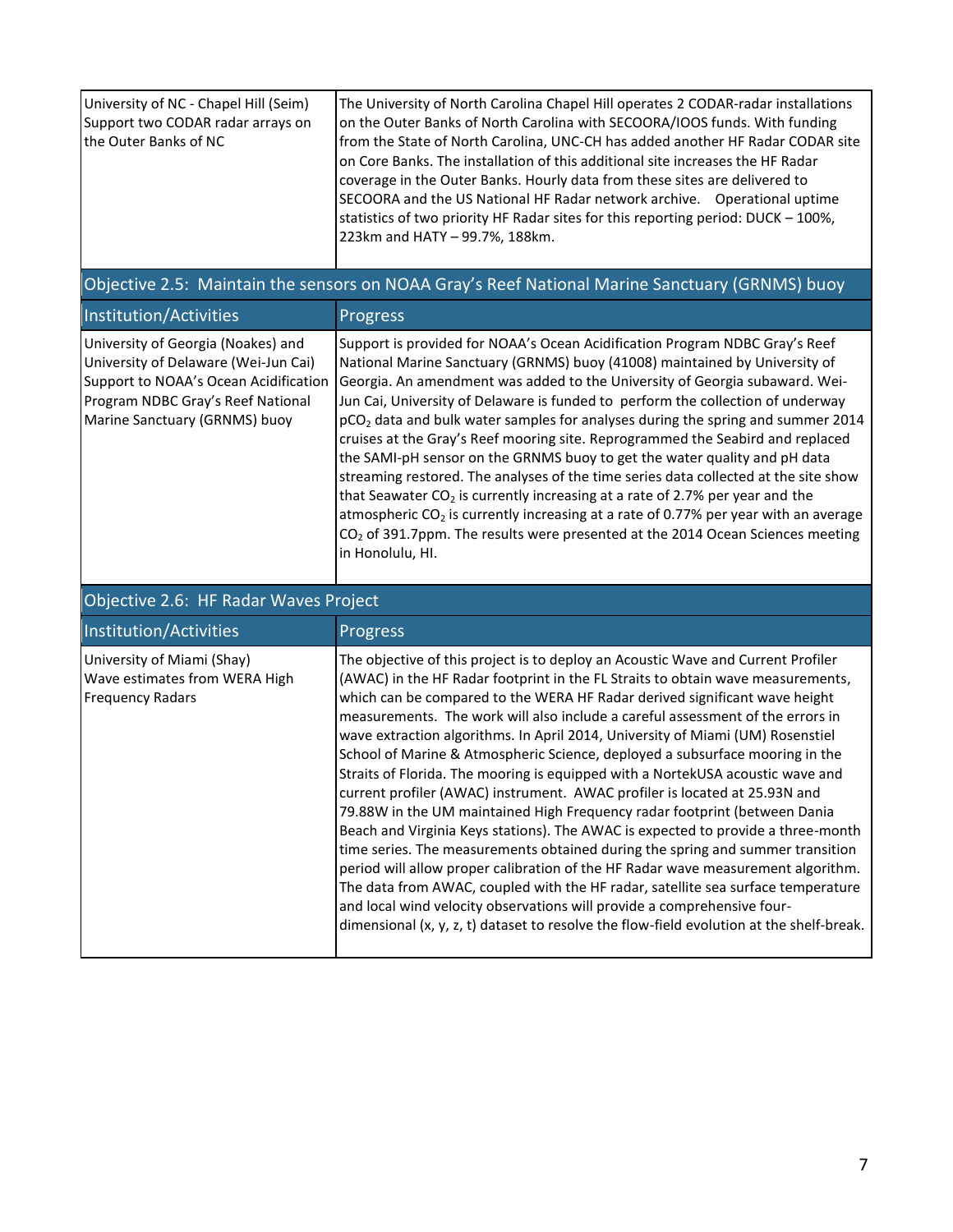# **Goal 3: Support a Multi-Scale Multi-Resolution Modeling Subsystem**

**Milestones:** The following table provides progress on the modeling subsystem projects.

| A. Support Regional SABGOM model                                                                                                              |                                                                                                                                                                                                                                                                                                                                                                                                                                                                                                                                                                                                                                                                                                                                                                                                                                                                                                                                                                                                                                                                                                                                                                                               |  |
|-----------------------------------------------------------------------------------------------------------------------------------------------|-----------------------------------------------------------------------------------------------------------------------------------------------------------------------------------------------------------------------------------------------------------------------------------------------------------------------------------------------------------------------------------------------------------------------------------------------------------------------------------------------------------------------------------------------------------------------------------------------------------------------------------------------------------------------------------------------------------------------------------------------------------------------------------------------------------------------------------------------------------------------------------------------------------------------------------------------------------------------------------------------------------------------------------------------------------------------------------------------------------------------------------------------------------------------------------------------|--|
| Institution/Activities                                                                                                                        | Progress                                                                                                                                                                                                                                                                                                                                                                                                                                                                                                                                                                                                                                                                                                                                                                                                                                                                                                                                                                                                                                                                                                                                                                                      |  |
| North Carolina State University (He)<br>Support and enhance SABGOM model                                                                      | The North Carolina State University South Atlantic Bight Gulf of Mexico<br>(SABGOM) model continues to run on a 24/7-basis, providing 3-D regional<br>ocean predictions. The model provides daily 84 hour nowcast/forecast, and<br>model output (temperature, salinity and currents) and associated products<br>are made available via the SECOORA web site and the NCSU PI's web site.<br>Comparisons of model derived ocean circulation, marine weather, ocean<br>wave and marine ecosystem variables with available observations are being<br>performed. Work is in progress on coupling SABGOM with physical-<br>biogeochemical modeling system to produce both short-term and long-term<br>predictions of ocean physical, biogeochemical states to assist<br>interdisciplinary observations and data analysis (ocean acidification,<br>ecological forecasting, marine biodiversity observing network). NCSU<br>modeling team is working with SECOORA data management team and<br>product development contractor to make model derived marine ecosystem<br>variables (surface Chl-a and zooplankton concentrations) as well as hindcast<br>model run data available via SECOORA web site. |  |
|                                                                                                                                               | B. Implement Forecasting of Storm Surge, Inundation and Coastal Circulation                                                                                                                                                                                                                                                                                                                                                                                                                                                                                                                                                                                                                                                                                                                                                                                                                                                                                                                                                                                                                                                                                                                   |  |
| Institution/Activities                                                                                                                        | Progress                                                                                                                                                                                                                                                                                                                                                                                                                                                                                                                                                                                                                                                                                                                                                                                                                                                                                                                                                                                                                                                                                                                                                                                      |  |
| University of Florida (Sheng) and North<br>Carolina State University (Xie)<br>Provide real-time forecasting of inundation<br>and storm surge. | UF completed 3D baroclinic circulation, storm surge and inundation<br>forecasting system coupled with SWAN wave model for the entire Florida<br>coast, and provides 2 to 3 day forecasts depending on available forecast<br>wind fields. The model current fields were compared with SECOORA HF<br>Radar observations in the FL Straits region, and further appropriate<br>comparisons of model variables with other available in-situ observations are<br>being performed. NCSU maintains the near-real-time CMAEPS forecast<br>system and provides atmospheric, sea surface wave and storm surge<br>forecasts for the SECOORA region. The high-resolution storm surge forecasts<br>are being carried out for the Northern Florida Coast, Georgia and South<br>Carolina (GASC) and South Carolina and North Carolina (SCNC) domains.<br>Continued to maintain the CMAEPS web and THREDDS data server to serve<br>forecasts output. The UF and NCSU model data are made available SECOORA<br>THREDDS server as well as the PIs' web sites.                                                                                                                                                    |  |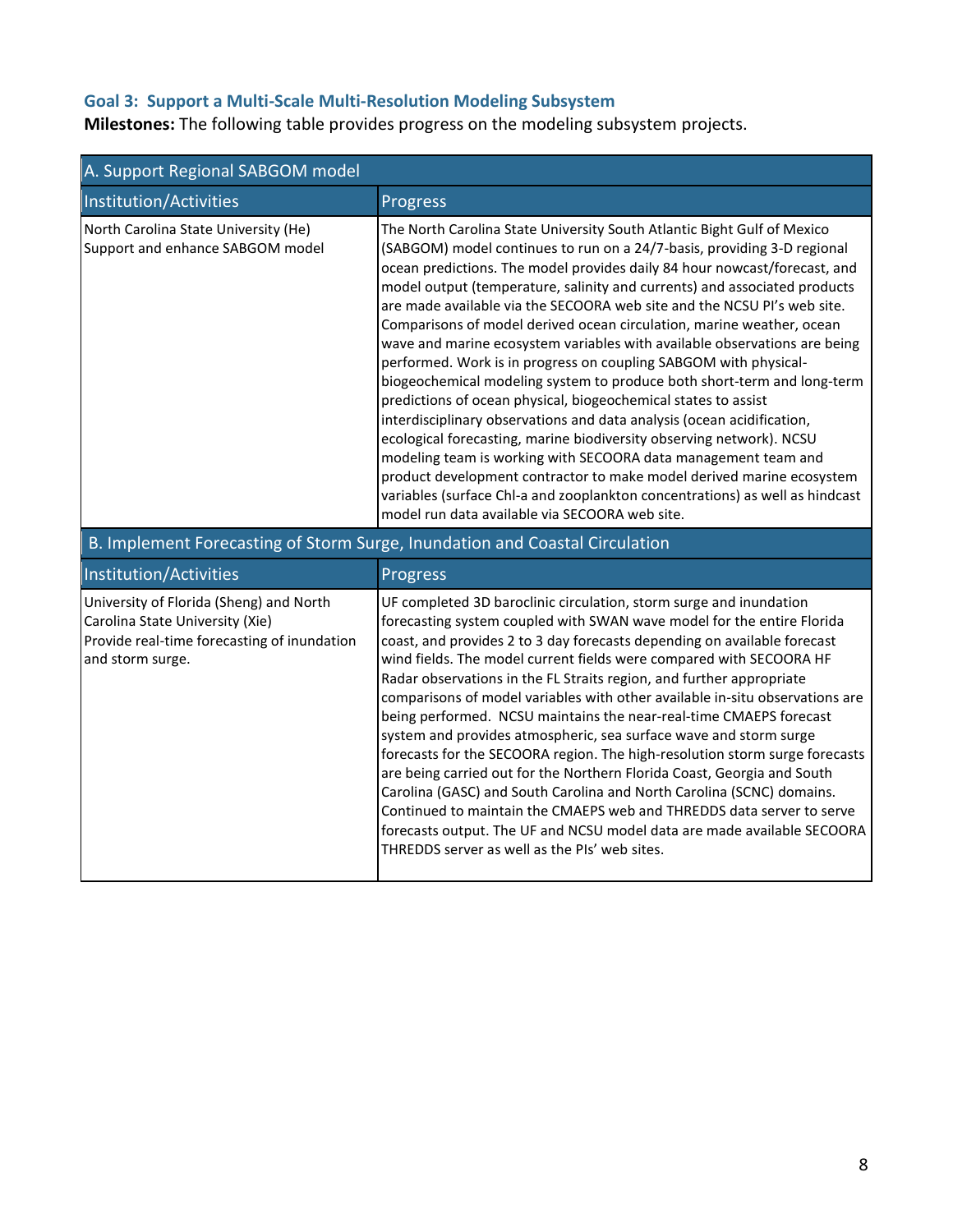# C. Provide Species Specific Habitat Models that integrate remotely sensed data and in-situ data to enhance South Atlantic Fisheries Management Council Stock Assessments

| Institution/Activities                                                                                                                                                                      | <b>Progress</b>                                                                                                                                                                                                                                                                                                                                                                                                                                                                                                                                                                                                                                                                                                                                                                                                                                                                                                                                                                                                                                                                                                                                                                                                                                                                                                                                                                                                                                                                                                                                                                                                                                                                                                                                                                                                                                                                                                                                                                                                                                                                                                                                                                                                                                       |
|---------------------------------------------------------------------------------------------------------------------------------------------------------------------------------------------|-------------------------------------------------------------------------------------------------------------------------------------------------------------------------------------------------------------------------------------------------------------------------------------------------------------------------------------------------------------------------------------------------------------------------------------------------------------------------------------------------------------------------------------------------------------------------------------------------------------------------------------------------------------------------------------------------------------------------------------------------------------------------------------------------------------------------------------------------------------------------------------------------------------------------------------------------------------------------------------------------------------------------------------------------------------------------------------------------------------------------------------------------------------------------------------------------------------------------------------------------------------------------------------------------------------------------------------------------------------------------------------------------------------------------------------------------------------------------------------------------------------------------------------------------------------------------------------------------------------------------------------------------------------------------------------------------------------------------------------------------------------------------------------------------------------------------------------------------------------------------------------------------------------------------------------------------------------------------------------------------------------------------------------------------------------------------------------------------------------------------------------------------------------------------------------------------------------------------------------------------------|
| ROFFS (Roffer), University of Miami CIMAS<br>(Muhling), and SAFMC (Pugliese)<br>Develop data products derived from satellite<br>and in situ observations for fisheries stock<br>assessment. | Roffer's Ocean Fishing Forecasting Service, Inc. (ROFFS Inc.) together with<br>the University of Miami Cooperative Institute for Marine and Atmospheric<br>Studies (CIMAS), South Carolina Department of Natural Resources MARMAP<br>survey team and the South Atlantic Fisheries Management Council (SAFMC)<br>refined the habitat model during this reporting period. Using the SCDNR<br>MARMAP Chevron Fishery Independent trap survey (gray trigger fish, black<br>seabass, red porgy and verimillion snapper), positional variables (latitude<br>and longitude), sampling variables (date, time and soak duration),<br>environmental variables (bottom temperature, surface temperature, water<br>depth, wind speed and moon phase) and biological variable (predator<br>biomass) datasets, probabilities of occurrence were computed and the<br>results indicate that for each species the important variables were found to<br>be different. Spatial habitat model predictions overlaid with observed<br>catches in June - August 2008 show good agreement with MARMAP survey<br>catch data. Triggerfish, red porgy and vermillion snapper were most<br>abundant in central northern study area (South Atlantic Bight), while the<br>black seabass was most common in shallow waters over the entire region.<br>Interannual comparisons show good fit of the model compared with the<br>observed catch data (fish/hr.) for the months of June - August. The effect of<br>relatively cooler bottom temperatures during the summer of 2003 for<br>triggerfish and snapper became apparent especially when comparing 2003<br>to 2002. Efforts are underway to become involved in the regional stock<br>assessment process by engaging and collaborating with SCDNR, SAFMC<br>committees and SouthEast Data, Assessment, and Review (SEDAR) process<br>to evaluate the utility of the model for future stock assessments. The project<br>team also organized and conducted a special session on Habitat modeling<br>and Ecosystem-based resource management at the Ocean Sciences meeting<br>in Hawaii (Feb. 2014), and also, presented a poster titled "Habitat Modeling<br>for Fisheries Independent Trap Surveys" at the Ocean Science meeting. |

#### **D. Improve Beach/Shellfish water quality advisories** Institution/Activities Progress University of South Carolina (Porter) Provide a decision support tool for beach/shellfish water quality advisories. The University of South Carolina and University of Maryland continued to enhance and support the decision support web and mobile app tools for issuance of beach swimming advisories by the South Carolina Department of Health and Environmental Control (SCDHEC). The beach swimming forecast, advisory and data are available via the [SECOORA web site](http://secoora.org/projects/beach_wq) [\(Beach Swimming](http://howsthebeach.org/)  [Advisory Portlet\)](http://howsthebeach.org/). Evaluation of SABGOM model and HF Radar data to incorporate in the modeling effort is in progress. Plans are underway to demonstrate the geographic transferability of modeling approach.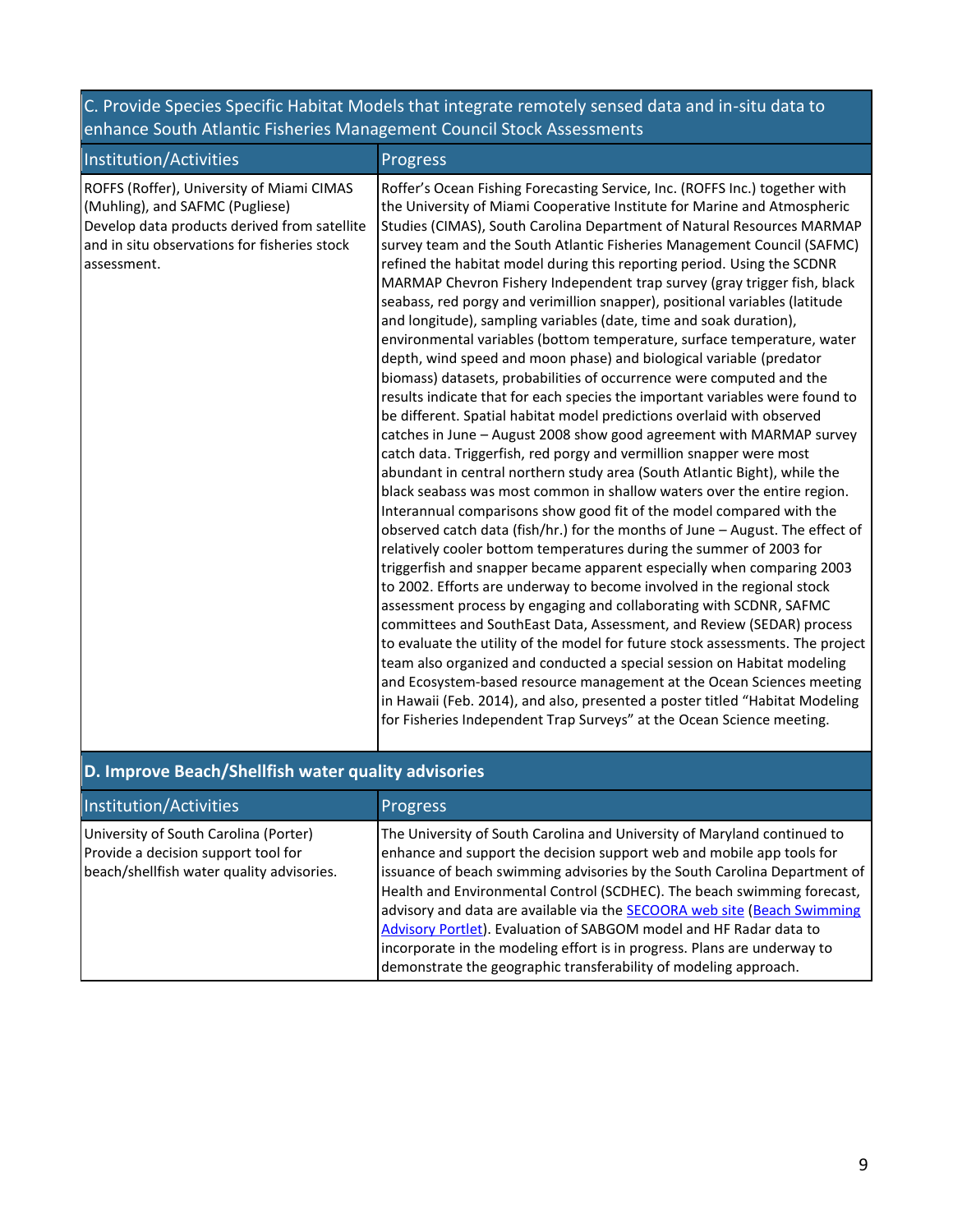| <b>E. SECOORA Model Skill Assessment</b>                                                                                                                                                                     |                                                                                                                                                                                                                                                                                                                                                           |  |
|--------------------------------------------------------------------------------------------------------------------------------------------------------------------------------------------------------------|-----------------------------------------------------------------------------------------------------------------------------------------------------------------------------------------------------------------------------------------------------------------------------------------------------------------------------------------------------------|--|
| Institution/Activities                                                                                                                                                                                       | <b>Progress</b>                                                                                                                                                                                                                                                                                                                                           |  |
| Independent Contractor (Filipe Pires<br>Alvarenga Fernandes, Oceanographer, Brazil)<br>Collaborator and consultant role (Richard<br>Signell, USGS)<br>Development of Model Skill Assessment on-<br>line tool | The Model Skill Assessment contract was established in May 2014 and the<br>work has begun to develop an on-line tool for numerical model skill<br>assessment. Workplan development has been completed and identification<br>and familiarization of SECOORA numerical model outputs and appropriate<br>observations in the SECOORA region are in progress. |  |

# **Goal 4: Enhance the DMAC Subsystem**

**Milestones:** Updates on activities are described in "progress" column of the following table.

|                                        | Institution                                  | Progress                                                                     |
|----------------------------------------|----------------------------------------------|------------------------------------------------------------------------------|
| University of South Carolina (Porter), |                                              | Support and service for data providers in the region and RCOOS PIs were      |
|                                        | University of NC - Chapel Hill (Seim)        | continued during this reporting period. Bi-weekly conference calls are being |
| $\bullet$                              | Maintain SECOORA DMAC Infrastructure.        | held between SECOORA and USC data management team, and the data              |
| $\bullet$                              | Assess and Advance IOOS recommended          | management tasks that are being carried out and the progress being made      |
|                                        | SOS implementation.                          | are made available via Google Docs.                                          |
| $\bullet$                              | Maintain and upgrade interactive maps        | <b>Maintenance of SECOORA Data Management server infrastructure</b>          |
|                                        | and data portal.                             | The University of South Carolina hosts and maintains the hardware and        |
| l•                                     | Service and provide support to data          | software related to SECOORA's Data and Maps section of the web site. This    |
|                                        | providers.                                   | activity includes maintenance of equipment, development and                  |
| l•                                     | Recruit and integrate new data to            | documentation of code and tools to facilitate wider use, increased public    |
|                                        | SECOORA data portal.                         | awareness and access to SECOORA data, products and services.                 |
| $\bullet$                              | Support data providers and RCOOS             | <b>Servicing Data Providers and RCOOS subsystem PIs</b>                      |
|                                        | Manager on implementation of QA/QC           | We continue to recruit new data from data providers and also provide         |
|                                        | flags based on the published QARTOD          | services on data management related solutions to data collectors and         |
|                                        | manuals.                                     | providers within the region. We also maintain a Wiki site in which           |
| $\bullet$                              | Collaborate with SECOORA product             | documentation and notes on technologies we use are made available. We        |
|                                        | development contractor.                      | also started contributing to the IOOS established documentation and code     |
|                                        | University of North Carolina - CH (Seim)     | sharing github site. We worked with data providers and PIs on: THREDDS       |
|                                        | Improve and test SPARQL queries.             | data server installation and making model and observations available via the |
| l.                                     | Investigate the quality of information       | same; added Florida Atlantic University LOBO and Florida Institute of        |
|                                        | of ESRI Geoportal side response of           | Technology (FIT) Sebastian inlet station data; Glider deployment track       |
|                                        | catalog search of metadata records.          | posting on SECOORA web site in coordination with IOOS glider DAC and         |
|                                        |                                              | glider operators.                                                            |
|                                        | Second Creek Consulting (Charlton Galvarino) | <b>IOOS Program Office DMAC Activities</b>                                   |
|                                        | <b>Product Development Support Services</b>  | SECOORA RCOOS Manager and USC Data Management continued to                   |
|                                        |                                              | participate on monthly IOOS DMAC calls. Working with National Data Buoy      |
|                                        |                                              | Center on regional data push using established Sensor Observation Service    |
|                                        |                                              | (SOS). We have started to archive our in-situ observations at National       |
|                                        |                                              | Oceanographic Data Center. We have implemented the netCDF version            |
|                                        |                                              | (ncSOS) and have registered our SOS, THREDDS and ERDDAP on IOOS Catalog      |
|                                        |                                              | registry. We continued to provide input on QARTOD manuals as well as         |
|                                        |                                              | other data management related issues. SECOORA RCOOS Manager worked           |
|                                        |                                              | with USF technical personnel to demonstrate the implementation of quality    |
|                                        |                                              | control tests outlined in the IOOS Manual for Real-Time Quality Control of   |
|                                        |                                              | In-Situ Current Measurements for buoys on the West Florida Shelf at the      |
|                                        |                                              | May 2014 IOOS DMAC Webinar.                                                  |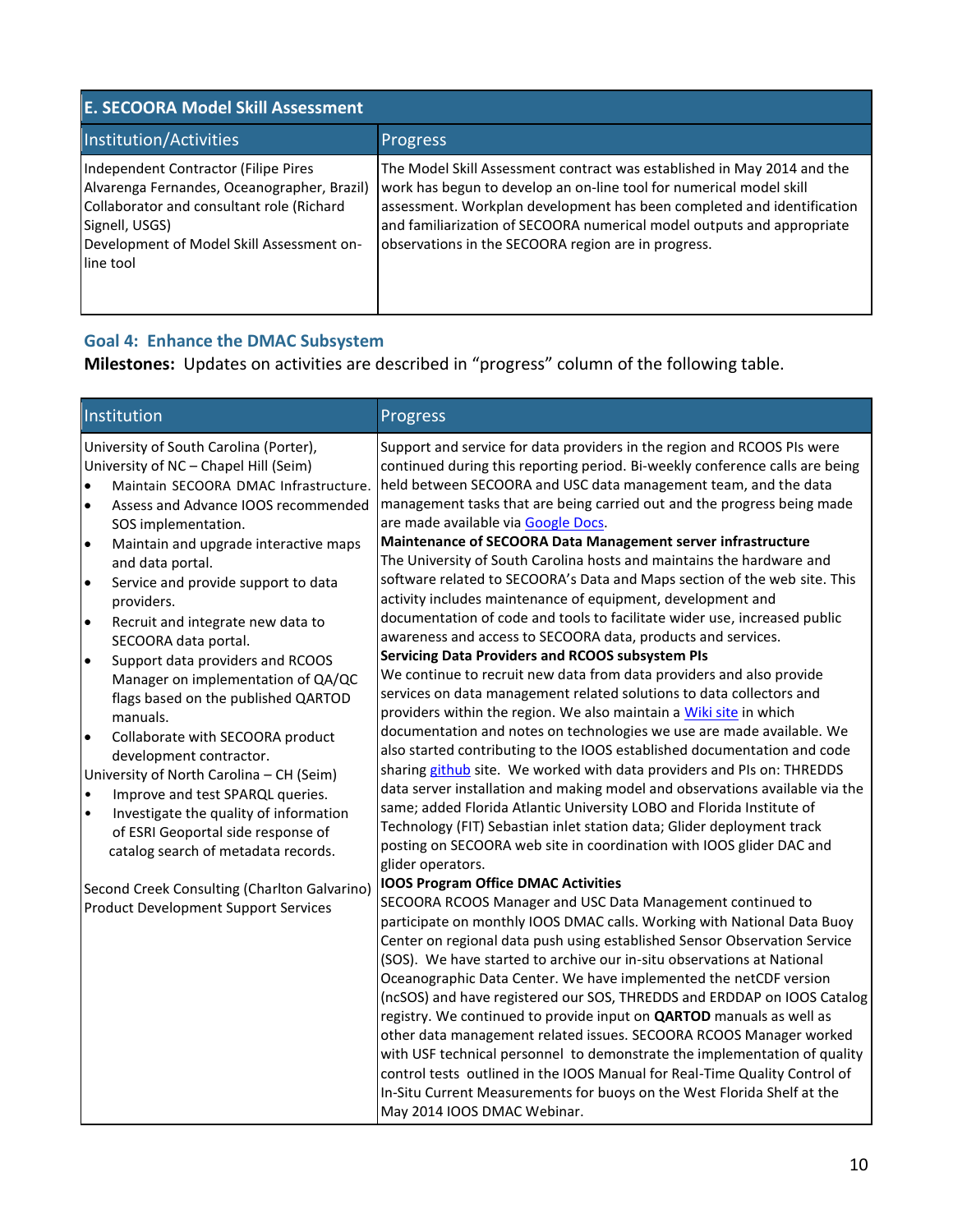| <b>IOOS Parameter Vocabulary</b><br>No progress to report on this activity during this reporting period. A new set<br>of tasks have been developed on this activity, and the progress on the new<br>set of tasks will reported in the December 2014 IOOS semi-annual progress<br>report.<br>Upgrade of SECOORA Interactive map<br>Based on our end users and RCOOS PIs input, we are actively engaged in<br>improving our interactive model map that integrates and provides<br>visualization of observations and model data. To address the easy discovery<br>of data via our data portal and to assist the development of new data<br>products and access to our data holdings, we are currently implementing a<br>SECOORA data catalog.<br><b>Product Development</b><br>Second Creek Consulting was awarded the product development support<br>service contract, and the contract was established in January 2014. The | Institution | <b>Progress</b>                                                          |
|----------------------------------------------------------------------------------------------------------------------------------------------------------------------------------------------------------------------------------------------------------------------------------------------------------------------------------------------------------------------------------------------------------------------------------------------------------------------------------------------------------------------------------------------------------------------------------------------------------------------------------------------------------------------------------------------------------------------------------------------------------------------------------------------------------------------------------------------------------------------------------------------------------------------------|-------------|--------------------------------------------------------------------------|
| available via SECOORA web site (SECOORA Data Portal); develop a workplan<br>document or presentation with recommendations or options to improve the<br>data portal user interface, and organize, optimize and streamline SECOORA<br>product accessibility; and development and delivery/integration of two<br>products.                                                                                                                                                                                                                                                                                                                                                                                                                                                                                                                                                                                                    |             | contractor tasks are: review existing data and information products made |

# **Goal 5: Support a Targeted and Leveraged Education and Outreach Subsystem**

The primary focus of SECOORA's Education and Outreach (E&O) subsystem is to engage stakeholders in observing technologies, data, products, and services. Note that Goals 1, 3 and 4 include outreach activities that complement and contribute to the E&O subsystem. We have listed work carried out during this reporting period below. We hired Abbey Wakely, a part-time Communication Specialist to work with SECOORA staff and member organizations on SECOORA outreach activities. No Education and Outreach PIs were funded in Year 3.

### Education and Outreach Activities (SECOORA staff and RCOOS PIs)

SECOORA continued to engage in marketing and outreach activities via e-newsletter, e-mails, social-media and website. SECOORA sent two e-newsletters, referring 156 sessions to our website during this reporting period. We sent 7 emails outlining staff activities to the Board. Eights stories highlighting Members work, SECOORA newsletters and more were published on our [website.](http://secoora.org/news) We continue to engage in outreach and education events as well as provide materials to RCOOS PI and board members, who attend science meetings, provide information to governmental representatives, etc. SECOORA staff and members engaged in 43 in-person outreach events, including meeting with 8 congressional staffers. During this reporting period, we developed new outreach rack cards and one-pagers for each state, which can be accessed via our [web](http://secoora.org/members/frequent_docs) [site.](http://secoora.org/members/frequent_docs)

SECOORA In-Person Outreach: SECOORA staff constantly engaged in either delivering a talk at institutions or visiting institutions and attending meetings to promote the need for the implementation of regional coastal ocean observing systems to address coastal zone issues. The following are some outreach activities that occurred during this reporting period: NOAA Ecological Forecasting webinar and meeting; Weather Ready Nation events; Weather Forecast Office visits: Tampa, Miami and Charleston; Wilmington Sector USCG; North Carolina Sea Grant; North Carolina Member institutes as well as potential new member organizations; Ocean Acidification Office in Charleston; GSAA meetings; Our Global Estuary meeting; Congressional Offices; North Carolina Coastal Management and Sentinel Site Programs; South Carolina Maritime Association; GCOOS-RA Annual Meeting; Integrated Tracking of Aquatic Animals in the Gulf of Mexico (iTAG) workshop; SURA Coastal and Environmental Research Committee (CERC) Spring 2014; Fleet weather center, Norfolk, VA; Florida Gulf Coast University; West Central Florida American Meteorological Society Meetings; and International Radio Oceanography Working Group meeting.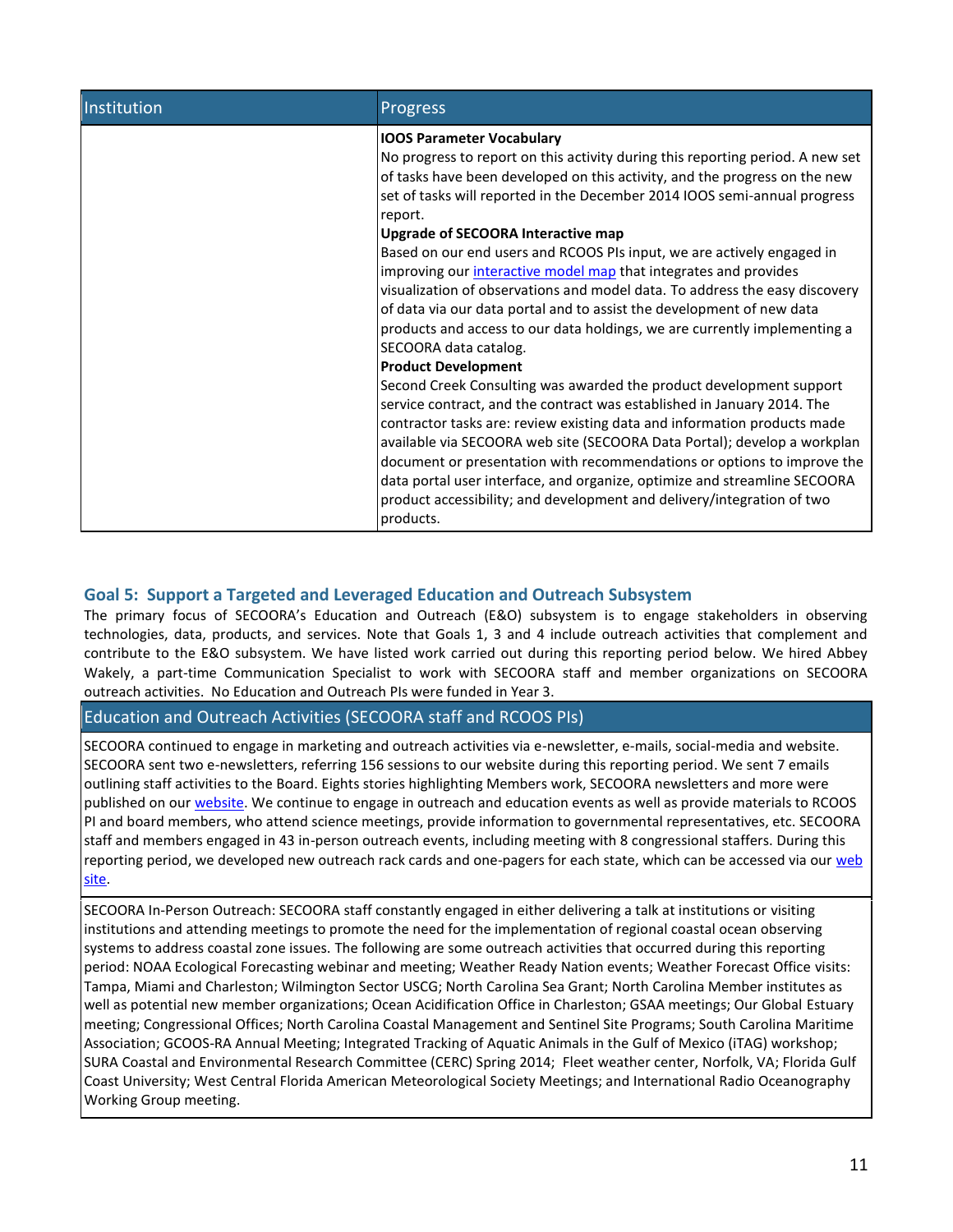# Education and Outreach Activities (SECOORA staff and RCOOS PIs)

May 2014 Annual Members and Stakeholders Meeting summary: During this reporting period we conducted our SECOORA Annual Meetings in Savannah, Georgia (May 13-15, 2014). We held our RCOOS PIs meeting on Day 1, Annual Member and Stakeholders meeting on Day 2 and Board meeting on Day 3. A [meeting summary](http://secoora.org/node/419) and all [meeting materials](http://secoora.org/node/424) are available via the SECOORA web site.

## **Scope of Work**

**Scope of work remains as proposed for Year 3. The Education and Outreach subcomponent remains unfunded as outlined in the revised scope of work for Year 2. Three new subcontracts were awarded during the reporting period: HF Radar Waves Project (University of Miami); Model Skill Assessment (Filipe Fernandes, Oceanographer, Brazil); and Product Development Support Services (Second Creek Consulting, LLC.)**

#### **Personnel and Organizational Structure**

No major changes in SECOORA personnel or organizational structure were made during this reporting period. A part-time Communication Specialist was hired to assist staff and members on outreach efforts. At the May 2014 Annual meeting we held the election for the Board of Directors. Lynn Leonard, UNCW (Academic/Research/Education Sector), Jim Nelson, UGA Skidaway Institute of Oceanography (Academic/Research/Education Sector), Timothy Short, SRI International (Public Agencies/ Non-Profit/ Other Sector), Bill Hogarth, FIO (Florida At Large seat), Kathleen O'Keife, FWRI (Florida At Large seat) and Peter Hamilton, Leidos Corporation (Industry/ Private Sector seat) were elected to the Board. Robert Weisberg (USF), Peter Sheng (UF) and George Maul (FIT) are rotating off the Board of Directors at the end of June 2014.

#### **Budget Analysis**

SECOORA's financial records as of April 30, 2014 show the following has been expensed: over \$2.1M of Year 2 funds and over \$1M of Year 3 funds. There were five no cost extensions granted for Year 2 subawardees with end dates of August 31, 2014. We anticipate that IOOS Year 2 subaward funds will be expensed by August 31, 2014. IOOS Year 3 funds are being drawn down rapidly. Overall, we are within budget and on track with spending. Megan Lee continues to manage no cost extensions with the Year 3 awards. SECOORA continues to receive invoices regularly from our subawardees and we process them at one of two bi-monthly meetings. All invoices are paid within forty-five days. SECOORA continues to draw from ASAP monthly. As a reminder SECOORA, pays out its monthly operational costs (i.e. payroll, etc.) and then conducts the ASAP draws in the middle of the following month for both the preceding month's operation expenses and the subawardee invoices.

### **Publications and Presentations**

Weisberg, R.H., L.Zheng, Y.Liu, C. Lembke, J.M. Lenes and J.J. Walsh (2013), Why a red tide was not observed on the West Florida Continental Shelf in 2010. Harmful Algae (2014). <http://dx.doi.org/10.1016/j.hal.2014.04.010>

Liu, Y., R. H. Weisberg, and C. R. Merz, 2014: Assessment of CODAR SeaSonde and WERA HF Radars in Mapping Surface Currents on the West Florida Shelf. J. Atmos. Oceanic Technol., 31, 1363–1382, doi:10.1175/JTECH-D-13-00107.1. <http://journals.ametsoc.org/doi/abs/10.1175/JTECH-D-13-00107.1>

Habitat Modeling Fisheries Independent Trap Surveys (2014): Poster presented at 2014 Ocean Sciences Meeting, Hawaii.

Zambon, J, He, R., Warner, J. (2014), Numerical Investigation of Hurricane Ivan Using the Coupled Ocean-Atmosphere-Wave-Sediment Transport (COAWST) Model, Ocean Dynamics.

Xue, Z\*, J. Zambon, Z. Yao, Y. Liu and He, R. (2014) An Integrated Ocean Circulation, Wave, Atmosphere , and Marine Ecosystem Prediction System for the South Atlantic Bight and Gulf of Mexico, Journal of Operational Oceanography.

Liu, T. and Sheng, Y. P. (2014), Three dimensional simulation of transport and fate of oil spill under wave induced circulation. Marine Pollution Bulletin, Vol. 80, Issues 1–2, 15 March 2014, pp. 148–159.

Xie, L., and B. Liu, 2014: Marine meteorology. Encyclopedia of Atmospheric Sciences, 2nd Edition, Edited by G. North, F. Zhang, and J. Pyle, Elsevier Ltd., in press.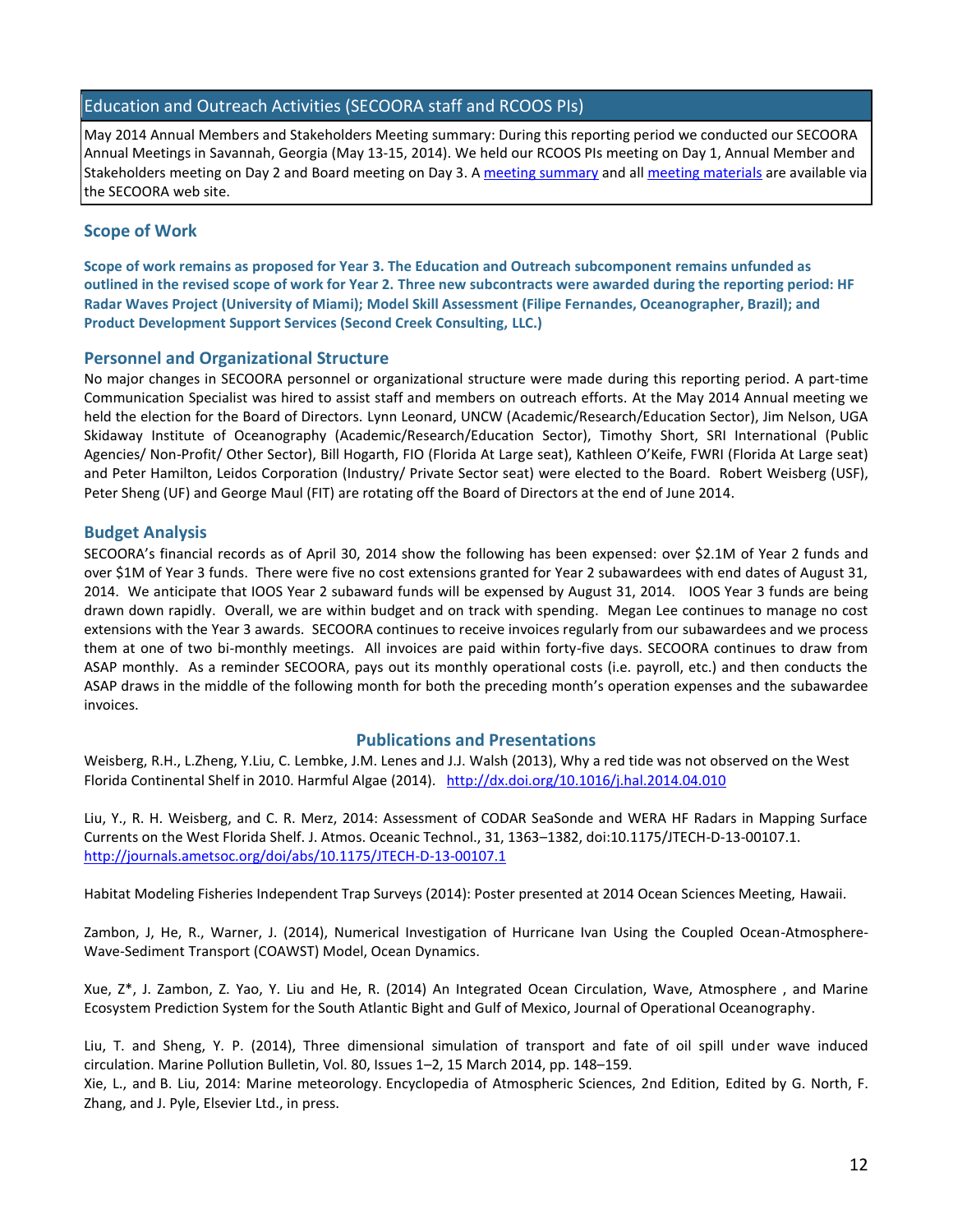Xie, K., and B. Liu, 2014: An ENSO-forecast independent statistical model for the prediction of annual Atlantic tropical cyclone frequency in April. Advances in Meteorology, Vol. 2014, 248148, doi: 10.1155/2014/248148.

# **June 2014 SECOORA Annual Supplemental Information**

## **Education and Outreach Activities (IOOS Education and Outreach Inventory Tool)**

During this reporting period, we used the [2012-2013 IOOS Cloud/Education and Outreach](https://sites.google.com/a/noaa.gov/iooscloud/education-outreach) Inventory Tool (Google Collaboration tool spread sheet) and updated the SECOORA Education and Outreach activities.

## **Regional Ocean Governance Organization Activities**

#### **Staff fiscal activities:**

- Provided fiscal and overall project management for Year 2 and Year 3 awards, and continued to manage primary partner institutions subawards.
- Added three subawards (HF Radar Waves Project, Model Skill Assessment and Product Development) with Year 3 funds during this reporting period.
- Held bi-monthly administration meetings to ensure efficient and effective fiscal operations.
- A part time Bookkeeper (Chiaki Kight) and Business Manager (Megan Lee) managed the contracts and financials for these awards.
- SECOORA staff held a staff retreat at Charleston, Feb .4 -5, 2014
- Federal Financial Report for IOOS funds was submitted during this reporting period.
- Preparations are underway for FY14 SECOORA A-133 audit.
- We have hired a part-time SECOORA Communications Specialist to assist SECOORA staff and members on outreach materials and activities.

#### **SECOORA Board and PI Coordination**

- Continued to hold monthly conference calls with RCOOS PIs to ensure in-reach, coordination and collaboration within each RCOOS subcomponent and among PIs. Also held DMAC activities prioritization and coordination meetings and calls.
- Executive Committee continued to meet monthly. The Finance and Audit Committee met every quarter. Board conference calls were held when needed.
- Held Board meeting (Dec. 4-5, 2013 Charleston, SC), SECOORA data management meeting (Feb. 3, 2014 Columbia, SC), and SECOORA annual Members, Board and PIs meetings (May 13-15, 2014 – Savannah, Georgia). Presentations and 2014 annual meeting materials can be accessed via [SECOORA May meeting web site.](http://secoora.org/node/424)

### **External Coordination Activities:**

- Attended the GSAA Issue Area Technical Team Meeting in Savannah (Feb. 24-26, 2014) and coordinated SECOORA/GSAA Regional Information Management System team participation.
- Executive Director continued to participate on quarterly "Partner Arm" calls of the GSAA.
- Participated in monthly IOOS Association and IOOS conference calls, including Debra Hernandez participation on the IOOS Association Executive Committee.
- Debra Hernandez and George Maul attended the IOOS Association Spring Meeting held in Washington D.C. (March 2014).
- Debra attended NOAA's Ecological Forecasting meeting in Washington D.C (April 2 -3, 2014).
- Debra, Vembu, Steve Woll (Weatherflow), and other SECOORA members together with MARACOOS held conference calls and meetings with U.S. Navy Fleet weather center Norfolk, VA Operations Center on providing data and model products for their May 2014 HURRicane EXercise (HURREX).
- Debra attended the National Integrated Drought Information System USGS Realtime Salinity Drought Index Workshop held at the NOAA Center for Coastal Environmental Health and Biomolecular Research on January 7, 2014.
- Debra and Megan attended the SC Offshore Wind Regulatory task force meeting in Charleston on Feb. 27.
- Debra traveled to NC (March 17- 19, 2014) to meet with SECOORA members and potential new members.
- Debra attended the Carolinas Climate Resilience conference in Charlotte, NC on April 28-29, 2014.
- Vembu continued to meet with National Weather Service, Tampa office on Marine Weather Portal and attended Weather Ready Nation stakeholders meeting and conference calls.
- Vembu attended a SURA Coastal and Environmental Research Committee (CERC) Spring 2014 Advance meeting held in St. Petersburg on Feb. 17, 2014.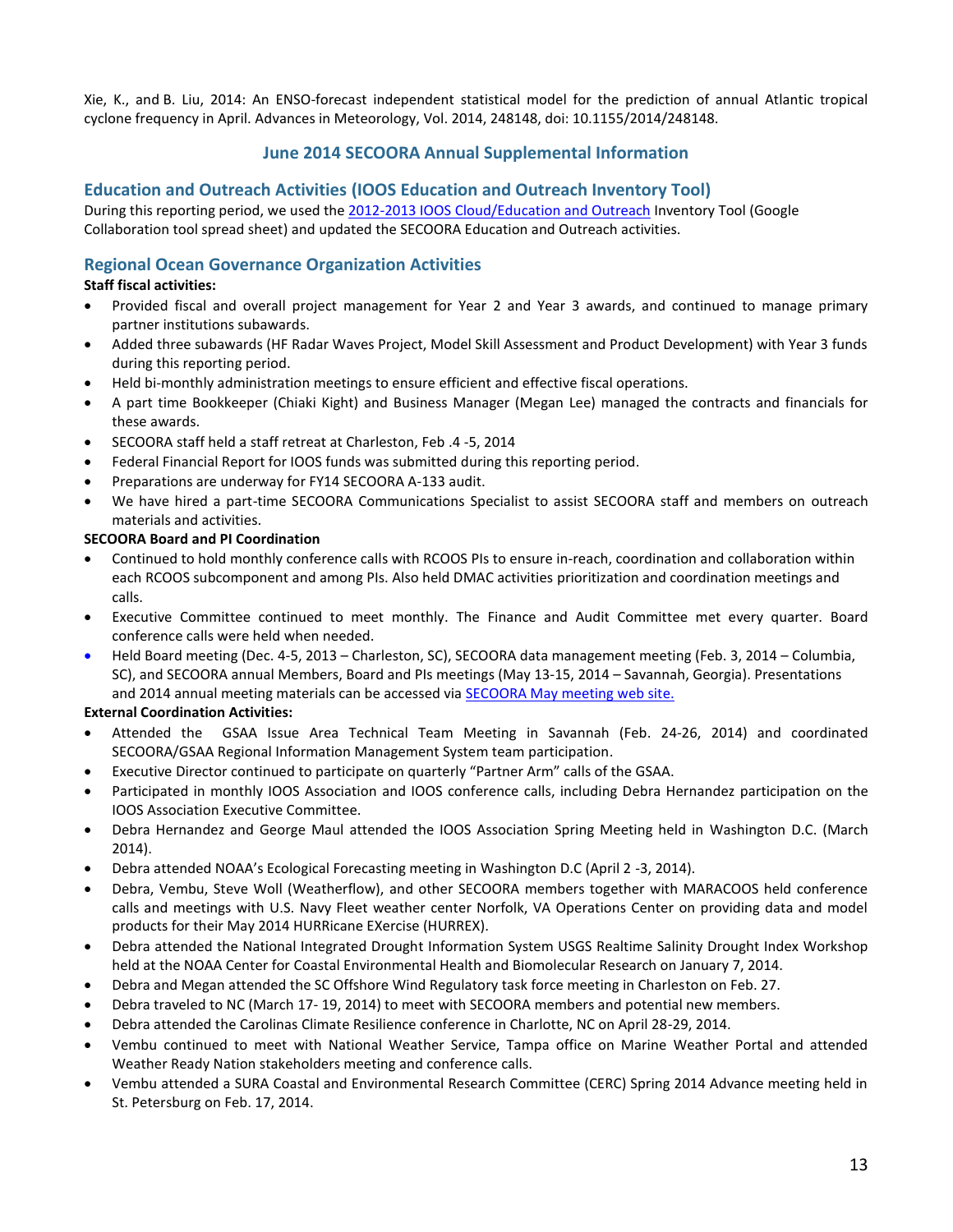- Vembu attended the West Central Florida American Meteorological Society Meeting talk on Numerical Modeling at the National Weather Service, Ruskin.
- Vembu attended the Marine Technology Society (MTS) Tech Surge Ocean Sensor meeting (March 31 April 2, 2014).
- Vembu attended the GCOOS-RA Annual meeting (March 17, 2014). SECOORA and GCOOS-RA co-sponsored Integrated Tracking of Aquatic Animals in the Gulf of Mexico (iTAG) workshop May 29-30, 2014, St. Petersburg, FL.

### **Efforts to Leverage IOOS Funding**

- Continued partnership with GSAA, and launched the Regional Information Management System Portal for the GSAA.
- The PIs that receive SECOORA subawards also leverage either their institutional funds or external grants to carrying out their projects.

# **Update to RA Membership, Board of Directors and Committee Members**

### **RA Membership**

During this reporting period, the following organization joined SECOORA:

NOAA Ocean Acidification Program

### **Board of Directors**

The following Board Members are rotating off of the SECOORA Board of Directors at the end of June 2014: George Maul – FIT Robert Weisberg – USF Peter Sheng - UF The following members were elected/re-elected to serve on the SECOORA Board (starting July 1, 2014) at the May 2014 Board meeting: Lynn Leonard, UNCW (Academic/Research/Education Sector) Jim Nelson, UGA Skidaway Institute of Oceanography (Academic/Research/Education Sector) Timothy Short, SRI International (Public Agencies/ Non-Profit/ Other Sector) Bill Hogarth, FIO (Florida At Large seat) Kathleen O'Keife, FWRI (Florida At Large seat) Peter Hamilton, Leidos Corporation (Industry/ Private Sector seat) **SECOORA Committees Finance and Accounting Committee: Chair: John Proni**

Members: Rick DeVoe – South Carolina Sea Grant Consortium John Proni – Florida International University Conrad Lautenbacher – GeoOptics Peter Sheng – University of Florida

### **Board Development Committee: Chair: Mitch Roffer**

Members: Peter Hamilton Nick Shay Mitch Roffer Jim Fourqurean (replaced Mike Heithaus) Bob VanDolah

**Note:** The RA membership, Board of Directors and Committee members are on the SECOORA web site, which is updated on July 1 of every year and periodically updated as and when necessary, and provided in IOOS PO template in Appendix A.